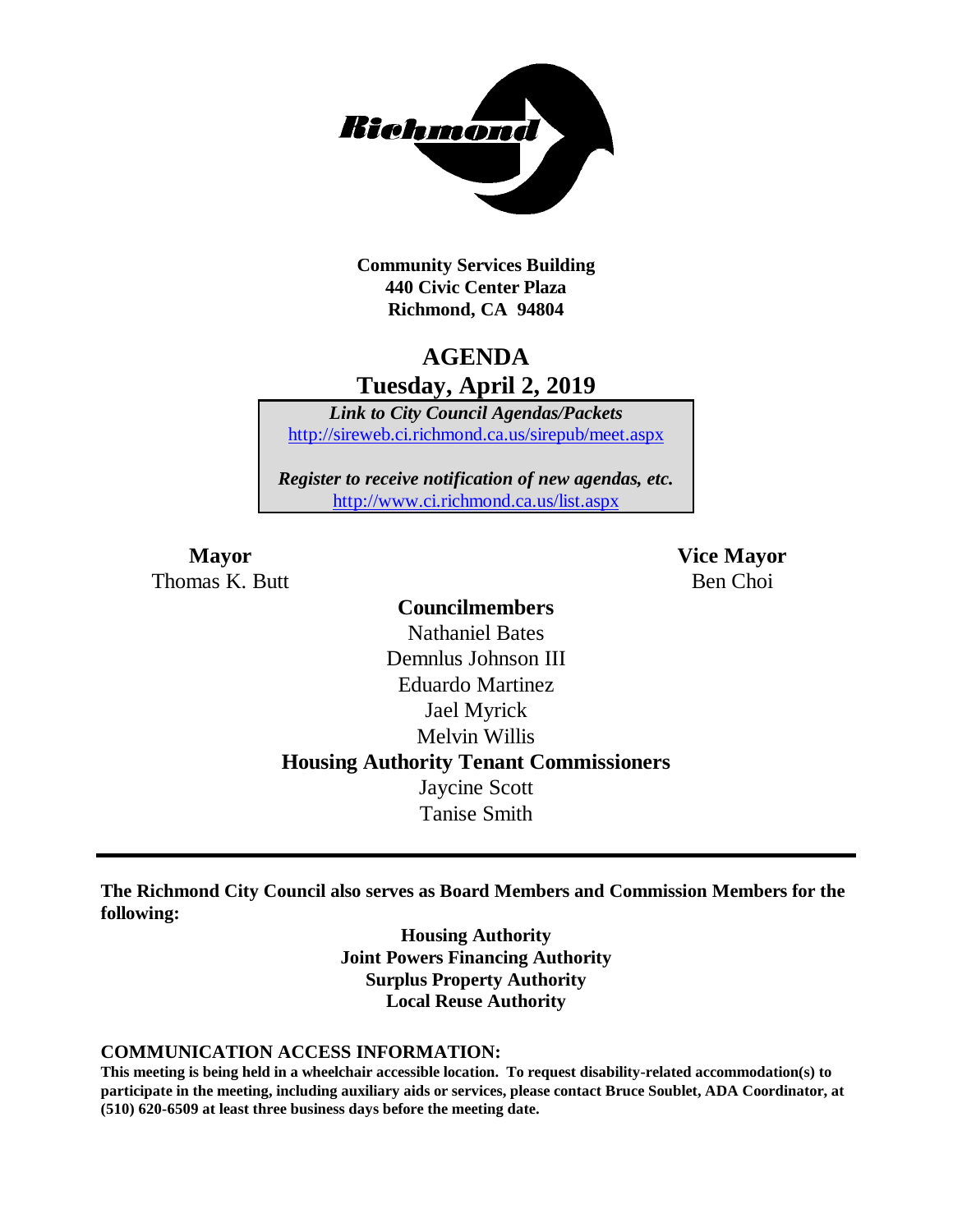# **MEETING PROCEDURES**

The City of Richmond encourages community participation at its City Council meetings and has established procedures that are intended to accommodate public input in a timely and time-sensitive way. As a courtesy to all members of the public who wish to participate in City Council meetings, please observe the following procedures:

**PUBLIC COMMENT ON AGENDA ITEMS:** Anyone who desires to address the City Council on items appearing on the agenda must complete and file a pink speaker's card with the City Clerk **prior** to the City Council's consideration of the item. Once the City Clerk has announced the item, no person shall be permitted to speak on the item other than those persons who have submitted their names to the City Clerk. Your name will be called when the item is announced for discussion. **Each speaker will be allowed up to TWO (2) MINUTES to address the City Council on NON-PUBLIC HEARING items listed on the agenda. Speakers are allowed up to THREE (3) minutes on PUBLIC HEARING items.**

**OPEN FORUM FOR PUBLIC COMMENT:** Individuals who would like to address the City Council on matters not listed on the agenda or on items remaining on the consent calendar may do so under Open Forum. All speakers must complete and file a pink speaker's card with the City Clerk **prior** to the commencement of Open Forum. The amount of time allotted to individual speakers shall be determined based on the number of persons requesting to speak during this item. **The time allocation for each speaker will be as follows:** 15 or fewer speakers, a maximum of 2 minutes; 16 to 24 speakers, a maximum of 1 and one-half minutes; and 25 or more speakers, a maximum of 1 minute.

### **SPEAKERS ARE REQUESTED TO OCCUPY THE RESERVED SEATS IN THE FRONT ROW BEHIND THE SPEAKER'S PODIUM AS THEIR NAME IS ANNOUNCED BY THE CITY CLERK.**

**CONSENT CALENDAR:** Consent Calendar items are considered routine and will be enacted, approved or adopted by one motion unless a request for removal for discussion or explanation is received from the audience or the City Council. A member of the audience requesting to remove an item from the consent calendar that is sponsored by City staff must first complete a speaker's card and discuss the item with a City staff person who has knowledge of the subject material **prior** to filing the card with the City Clerk and **prior** to the City Council's consideration of Agenda Review. Councilmembers who request to remove an item from the consent calendar must do so during Agenda Review. An item removed from the Consent Calendar may be placed anywhere on the agenda following the City Council's agenda review.

**CONDUCT AT MEETINGS:** Richmond City Council meetings are limited public forums during which the City strives to provide an open, safe atmosphere and promote robust public debate. Members of the public, however, must comply with state law, as well as the City's laws and procedures and may not actually disrupt the orderly conduct of these meetings. The public, for example, may not shout or use amplifying devices, must submit comment cards and speak during their allotted time, may not create a physical disturbance, may not speak on matters unrelated to issues within the jurisdiction of the City Council or the agenda item at hand, and may not cause immediate threats to public safety.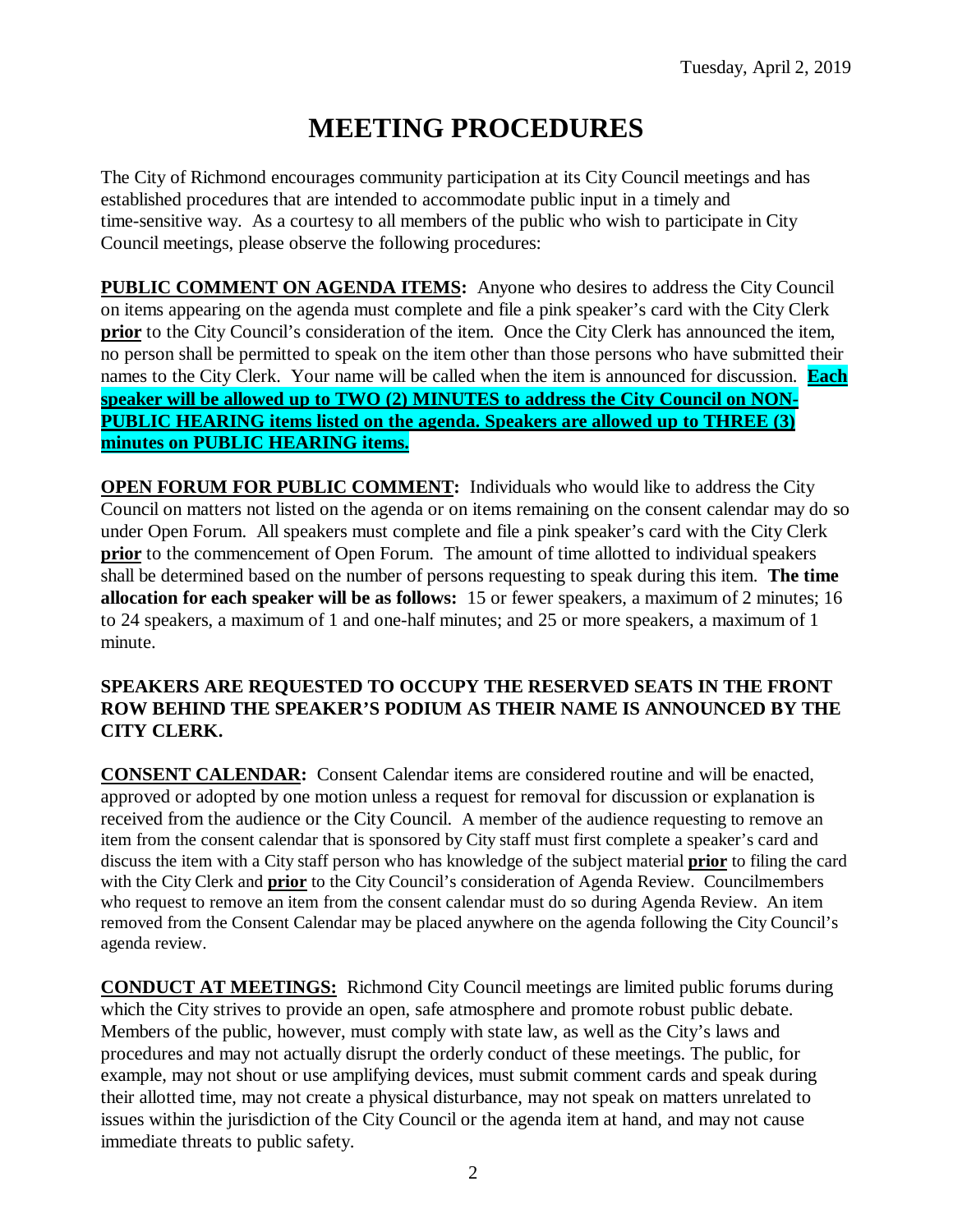**CITY HARASSMENT POLICY:** The City invites public comment and critique about its operations, including comment about the performance of its public officials and employees, at the public meetings of the City Council and boards and commissions. However, discriminatory or harassing comments about or in the presence of City employees, even comments by third parties, may create a hostile work environment, if severe or pervasive. The City prohibits harassment against an applicant, employee, or contractor on the basis of race, religious creed, color, national origin, ancestry, physical disability, medical condition, mental disability, marital status, sex (including pregnancy, childbirth, and related medical conditions), sexual orientation, gender identity, age or veteran status, or any other characteristic protected by federal, state or local law. In order to acknowledge the public's right to comment on City operations at public meetings, which could include comments that violate the City's harassment policy if such comments do not cause an actual disruption under the Council Rules and Procedures, while taking reasonable steps to protect City employees from discrimination and harassment, City Boards and Commissions shall adhere to the following procedures. If any person makes a harassing remark at a public meeting that violates the above City policy prohibiting harassment, the presiding officer of the meeting may, at the conclusion of the speaker's remarks and allotted time: (a) remind the public that the City's Policy Regarding Harassment of its Employees is contained in the written posted agenda; and (b) state that comments in violation of City policy are not condoned by the City and will play no role in City decisions. If any person makes a harassing remark at a public meeting that violates the above City policy, any City employee in the room who is offended by remarks violating the City's policy is excused from attendance at the meeting. No City employee is compelled to remain in attendance where it appears likely that speakers will make further harassing comments. If an employee leaves a City meeting for this reason, the presiding officer may send a designee to notify any offended employee who has left the meeting when those comments are likely concluded so that the employee may return to the meeting. The presiding officer may remind an employee or any council or board or commission member that he or she may leave the meeting if a remark violating the City's harassment policy is made. These procedures supplement the Council Rules and Procedures relating to disruption of orderly conduct at Council meetings.

Any law enforcement officer on duty or whose service is commanded by the presiding officer shall be Sergeant-at-Arms of the Council meetings. He/she, or they, shall carry out all orders and instructions given by the presiding officer for the purpose of maintaining order and decorum at the Council meetings (City Council Rules of Procedure and Order Section III F, RMC Section 2.12.030).

**\*\*\*\*\*\*\*\*\*\*\*\*\*\*\*\*\*\*\*\*\*\*\*\*\*\*\*\*\*\*\*\*\*\*\*\*\*\*\*\*\*\*\*\*\*\*\*\*\*\*\*\*\*\*\*\*\*\***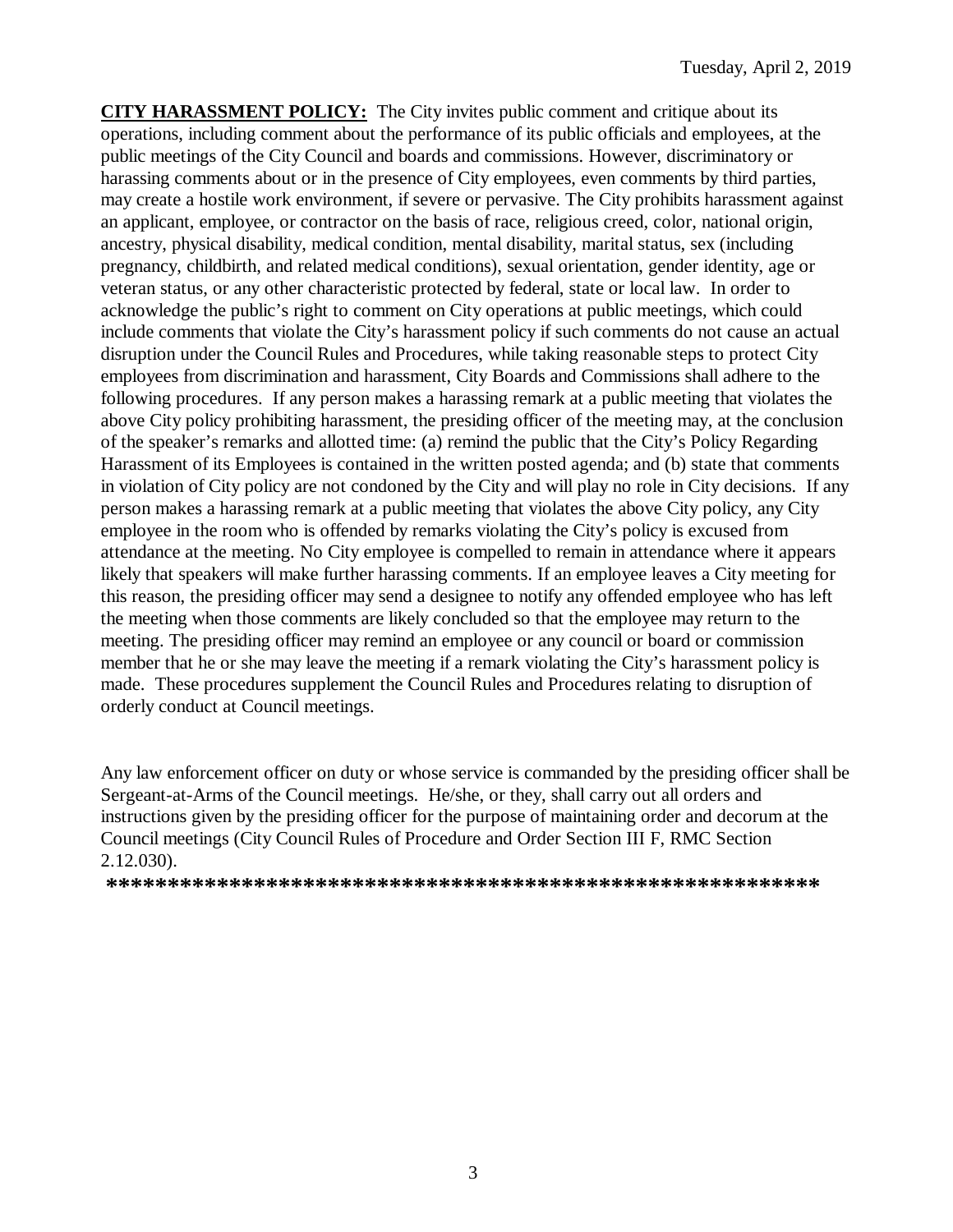## **OPEN SESSION TO HEAR PUBLIC COMMENT BEFORE CLOSED SESSION**

5:00 p.m.

### **A. ROLL CALL**

#### **B. PUBLIC COMMENT BEFORE CLOSED SESSION**

#### **C. ADJOURN TO CLOSED SESSION**

## **CLOSED SESSION**

Shimada Room of the Community Services Building

#### **CITY COUNCIL**

CONFERENCE WITH REAL PROPERTY NEGOTIATOR (Government Code Section 54956.8):

Property: Point Molate Agency negotiators: Carlos Martinez and Lina Velasco Negotiating parties: SunCal Under negotiations: price and terms of payment

#### CONFERENCE WITH LABOR NEGOTIATORS (Government Code Section 54957.6):

Agency Representatives: Lisa Stephenson, Bruce Soublet, Belinda Warner, Maria Blue, and Jack Hughes Employee organization: Service Employees International Union (SEIU Local 1021)

Agency Representatives: Lisa Stephenson, Bruce Soublet, Belinda Warner, Maria Blue, and Todd Simonson Employee organization: International Federation of Technical and Professional Engineers (IFTPE Local 21)

Agency Representatives: Carlos Martinez, Lisa Stephenson, Fire Chief Adrian Sheppard, Rick Bolanos, and Lisa Charabonneau (from LCW) Employee organization: International Association of Fire Fighters (IAFF Local 188)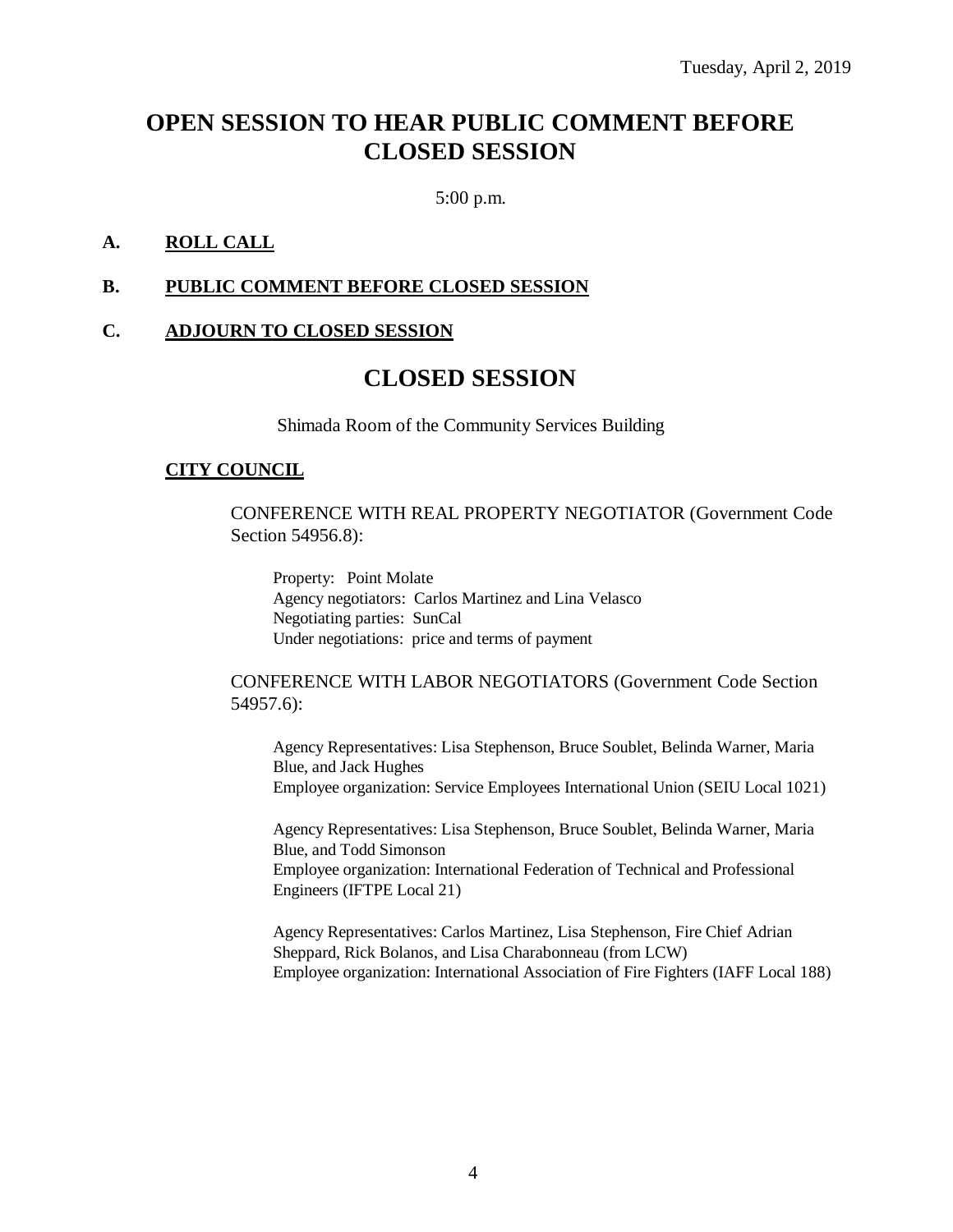## **REGULAR MEETING OF THE RICHMOND CITY COUNCIL**

6:30 p.m.

- **A. PLEDGE TO THE FLAG**
- **B. ROLL CALL**
- **C. STATEMENT OF CONFLICT OF INTEREST**
- **D. AGENDA REVIEW**

## **E. REPORT FROM THE CITY ATTORNEY OF FINAL DECISIONS MADE DURING CLOSED SESSION**

- **F. REPORT FROM THE CITY MANAGER**
- **G. OPEN FORUM FOR PUBLIC COMMENT**

### **H. CITY COUNCIL CONSENT CALENDAR**

- **H-1.** ADOPT a resolution allowing the City of Richmond to levy the property tax rolls of property owners subject to assessment under the Downtown Richmond Property and Business Improvement District (DRPBID) on the annual 2019-2020 property tax rolls - City Manager's Office (Carlos Martinez/Janet Johnson 620- 6512)
- **H-2.** RECEIVE the City's Investment and Cash Balance Report for the month of February 2019 – Finance Department (Belinda Warner 620-6740).
- **H-3.** APPROVE an 18-month agreement with Hyland Software, Inc., to provide maintenance for the SIRE Agenda Management and City Council Meeting Voting Systems, in an amount not to exceed \$34,700 for Fiscal Years (FY) 2018 through 2020; and APPROVE an 18-month agreement with Granicus, Inc., to provide maintenance for the City Council Meeting Streaming Video, in an amount not to exceed \$24,918.91, with the option of three, one-year extensions for \$53,000, for a total amount not to exceed \$77,918.91 for FY 2018 through 2023. The total amount for both agreements, including options, will not exceed \$112,618.91 - City Clerk's Office (Pamela Christian 620-6513).
- **H-4.** RECEIVE the monthly report on Point Molate activities for the month of February 2019 – City Manager's Office (Carlos Martinez/Craig Murray 620- 6512)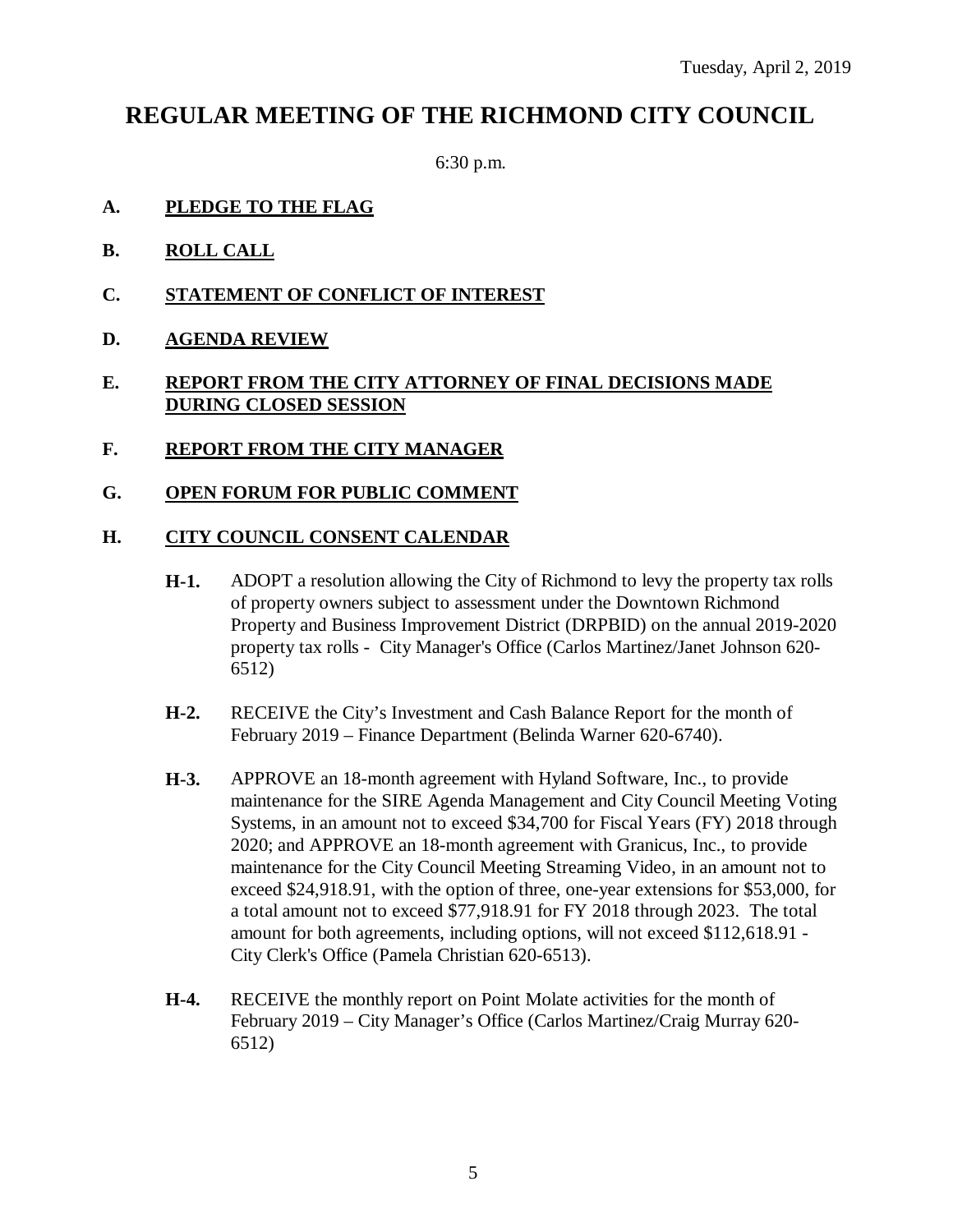- **H-5.** APPROVE appointments to the Human Rights and Human Relations Commission: APPOINT Andrew Quint, new appointment, seat #1, term expiration date March 30, 2022, Reza Yazdi, new appointment, seat #4, term expiration date March 30, 2022, and Chris Broglio, re-appointment, seat #7, term expiration date March 30, 2022 - Office of the Mayor (Mayor Tom Butt 620- 6503).
- **H-6.** APPROVE appointments to the Urban Forest Advisory Committee: APPOINT Toody Maher, re-appointment, seat #6, term expiration date November 17, 2021, and Stewart Winchester, re-appointment, seat #8, term expiration date November 17, 2021 - Office of the Mayor (Mayor Tom Butt 620-6503).
- **H-7.** APPROVE appointments to the Public Art Advisory Committee: APPOINT Linda Kalin, re-appointment, seat #4, term expiration date November 3, 2019, and Jessica Parker, re-appointment, seat #5, term expiration date November 3, 2019 - Office of the Mayor (Mayor Tom Butt 620-6503).
- **H-8.** APPROVE an appointment to the Historic Preservation Commission; APPOINT M. Fatema Crane, new appointment, seat #6, term expiration date July 31, 2022 - Office of the Mayor (Mayor Tom Butt 620-6503).
- **H-9.** APPROVE an appointment to the Richmond Youth Council: APPOINT Kashaf Iqbal, new appointment, seat #2, term expiration date October 1, 2019 - Office of the Mayor (Mayor Tom Butt 620-6503).
- **H-10.** APPROVE appointments to the Design Review Board: APPOINT Michael Hannah, re-appointment, seat #1, term expiration date March 17, 2021, Kimberly Butt, re-appointment, seat #3, term expiration date March 17, 2021, Jonathan Livingston, re-appointment, seat #4, term expiration date March 17, 2021, and Karlyn Neel, re-appointment, seat #6, term expiration date March 17, 2021 - Office of the Mayor (Mayor Tom Butt 620-6503).
- **H-11.** APPROVE an appointment to the ECIA Grant Review Panel: APPOINT Jim Becker, new appointment, seat #5, filing an unexpired term with an expiration date of March 31, 2020 - Office of the Mayor (Mayor Tom Butt 620-6503).
- **H-12.** APPROVE an appointment to the Contra Costa County Advisory Council on Aging: APPOINT Frances Smith, new appointment, City of Richmond Representative, term expiration date September 30, 2020 - Office of the Mayor (Mayor Tom Butt 620-6503).
- **H-13.** APPROVE an appointment to the Citizens Police Review Commission; APPOINT Catherine Montalbo, new appointment, seat #5, term expiration date November 1, 2022 - Office of the Mayor (Mayor Tom Butt 620-6503).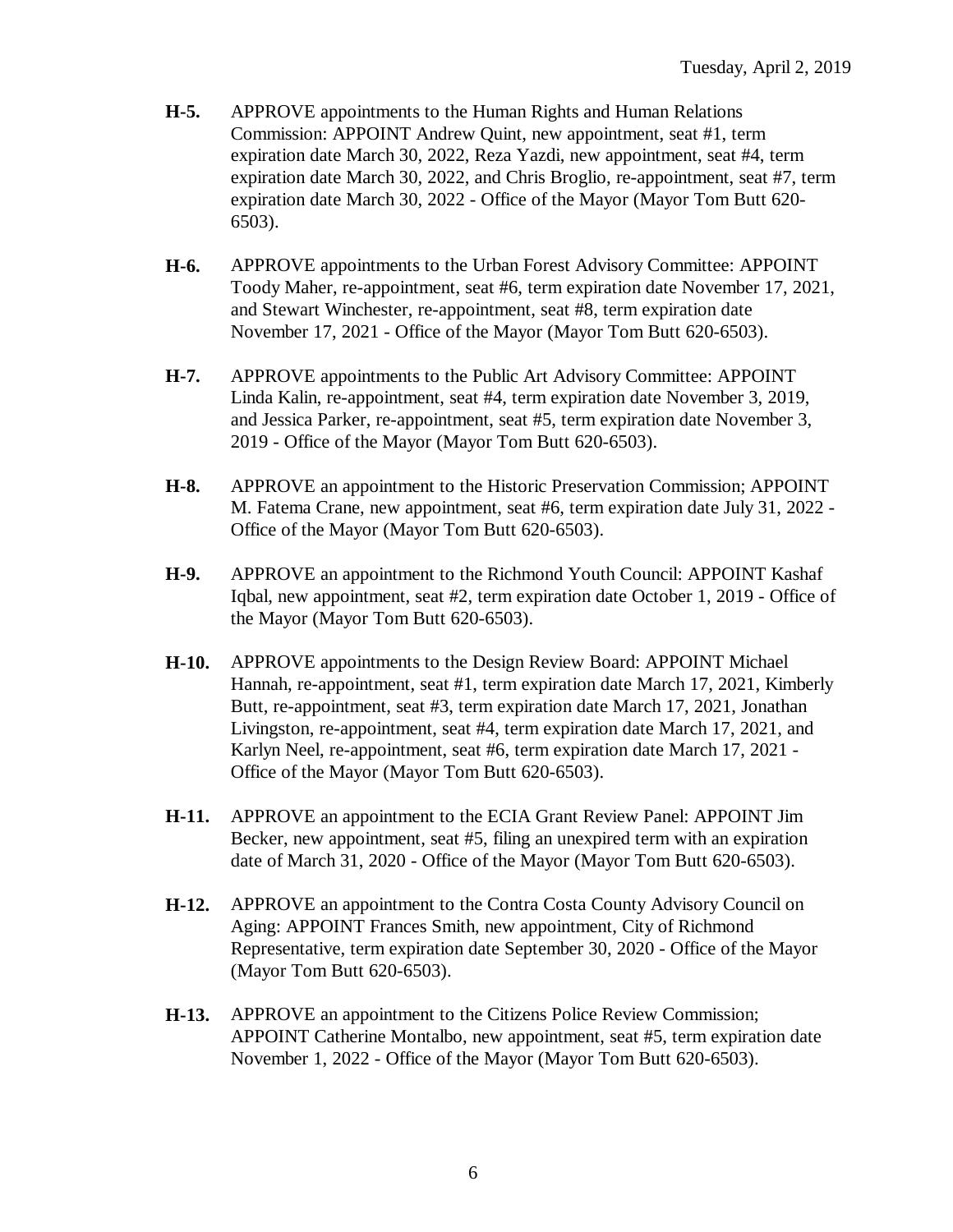- **H-14.** APPROVE the purchase of two 2019 Ford F250 trucks, from Towne Ford, for use by the Department of Infrastructure Maintenance and Operations Parks Division, in an aggregate amount not to exceed \$68,000 - Department of Infrastructure Maintenance and Operations (Tim Higares 231-3008).
- **H-15.** APPROVE a contract amendment with Pursuit North/Lehr for police vehicle outfitting, increasing the payment limit by  $$108,000$  to a total of  $$563,000$  – Department of Infrastructure Maintenance and Operations (Tim Higares 231- 3008).
- **H-16.** APPROVE an amendment to the current contract with Oliver's Tow for on-call tow services, increasing the amount of the contract by \$3,000, for a total amount of \$12,000 - Department of Infrastructure and Maintenance Operations (Tim Higares 231-3008).
- **H-17.** APPROVE a contract with Landscape Structures, Inc. for purchase and installation of play equipment, exercise equipment, safety surfacing and site furnishings at Martin Luther King, Jr. Park and Southside Park in an amount not to exceed \$333,180.56 - Department of Infrastructure Maintenance and Operations - (Tim Higares231-3008).
- **H-18.** ACCEPT and APPROPRIATE grant-funds in the amount of \$15,000 from the California Fire Foundation; and APPROVE a sole-source contract with Diablo Fire Safe Council to develop a Community Wildfire Protection Plan in an amount not to exceed \$15,000 - Fire Department (Chief Adrian Sheppard 307-8041).
- **H-19.** APPROVE the purchase of apparatus communications system from LN Curtis & Sons in an amount not to exceed \$15,875.38 - Fire Department (Chief Adrian Sheppard 307-8041).
- **H-20.** APPROVE a lease amendment with the United States House of Representatives to allow Congressman Mark DeSaulnier to continue to utilize approximately 845 square feet of office space, four cubicles and a conference room on the second floor of 440 Civic Center Plaza as his West County 11th Congressional District offices. The lease agreement is for \$862 per month (\$10,344 per year) and for a two-year term from January 3, 2019, through January 2, 2021 - City Manager's Office (Carlos Martinez/LaShonda White 620-6512).

## **I. CITY OF RICHMOND CONSENT CALENDAR RESOLUTIONS RELATING TO POLICY DECISIONS ON ISSUES THAT PERTAIN TO OTHER JURISDICTIONS**

**I-1.** ADOPT a resolution urging the United States Congress to enact the Energy Innovation and Carbon Dividend Act of 2019 (U.S. Congress House Resolution 763) - Office of the Mayor (Mayor Tom Butt 620-6503).